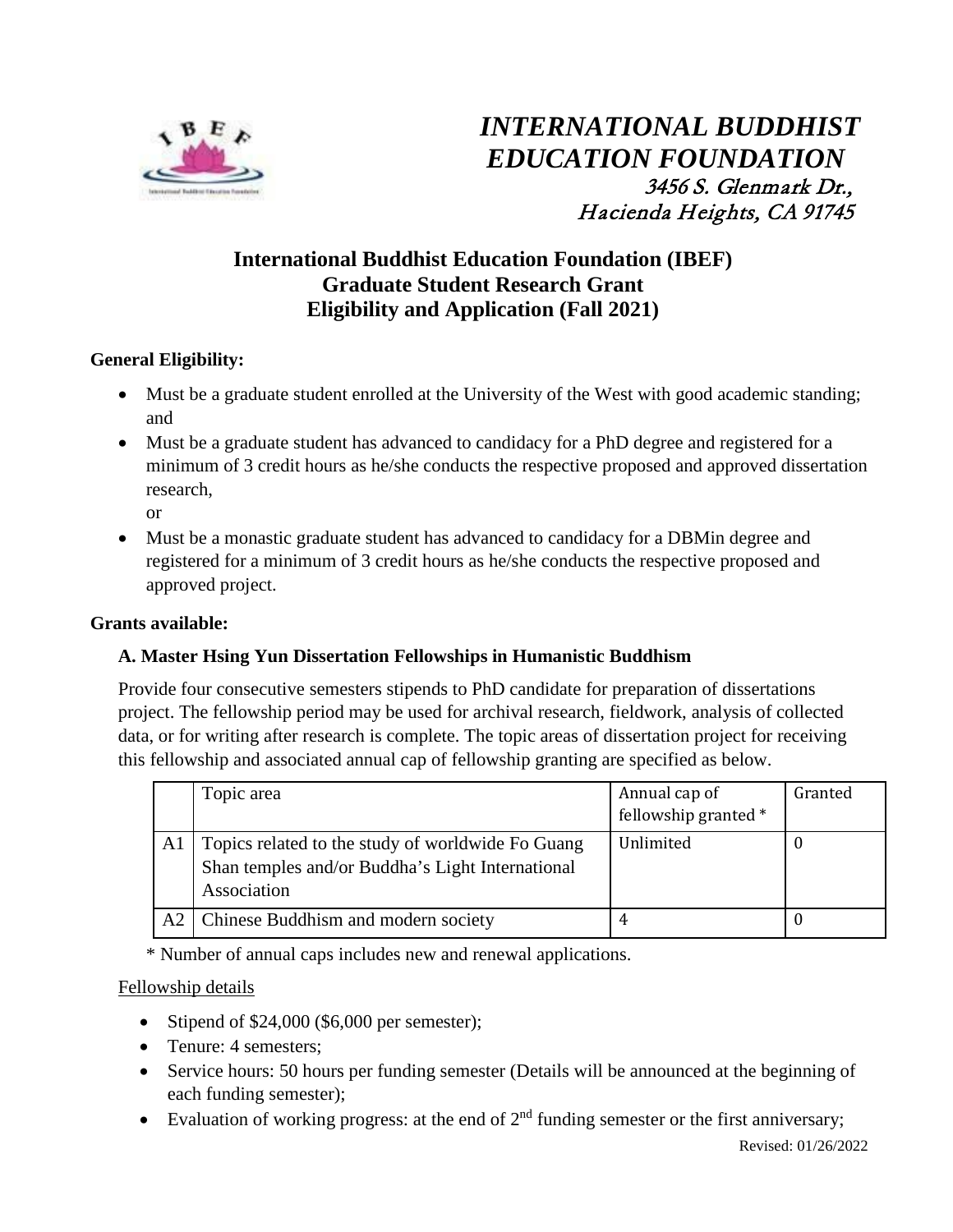- For the travel and other expenses attributed to conduct research as stated in applicant's dissertation or project proposal to the specified location of Fo Guang Shan temple(s), additional travel grant may be offered upon the request in additional written application;
- For the additional stipend of granted fellowship beyond its tenured period, applicant must specify and detail the reason for applying additional stipend for the same dissertation prospectus in written format, with the comment and original signature of applicant's chair of Advisor committee. The additional amount of stipend beyond the tenured period is not guaranteed.

# Eligibility

- Pursuit of the PhD degree offered by the Department of Religious Studies;
- Completion of all requirements for the PhD degree except research and writing of the dissertation (the equivalent of ABD in the US system). A successful applicant, before been named as Fellow, must provide confirmation of ABD status or equivalent status from UWest official;
- The attached document of application must be written in English, including,
	- o copy of the dissertation prospectus been approved by applicant's chair of Advisor Committee;
	- o copy of required work document with approved signature, for example: IRB (Institutional Review Board), authorization of accessing archives, etc.
- Individual is only allowed to receive any type of IBEF dissertation fellowship one time for pursuing the PhD degree in UWest;
- There are no restrictions as to the citizenship/residence of applicants.

## Selection Criteria

- Significance of the topic and its potential contribution to the study of Humanistic Buddhism;
- Feasibility of the plan of work;
- Potential of the applicant for an academic career in Buddhist studies or in monastic community.

## **B. IBEF Dissertation Fellowships in Buddhist Studies**

Provide four consecutive semesters stipends to PhD candidate for preparation of dissertations. The fellowship period may be used for archival research, fieldwork, analysis of collected data, or for writing after research is complete. The topic areas of dissertation project for receiving this fellowship and associated annual cap of fellowship granting are specified as below.

|                | Topic area                    | Annual cap of        | Granted       |
|----------------|-------------------------------|----------------------|---------------|
|                |                               | fellowship granted * |               |
| B1             | Mahayana Buddhist traditions  |                      | U             |
| B <sub>2</sub> | Theravada Buddhist traditions |                      | 1 (Fall 2020) |
|                |                               |                      | 1 (Fall 2021) |
| B <sub>3</sub> | Language and Buddhism         |                      | 1 (Fall2021)  |
| <b>B4</b>      | Arts and Buddhism             |                      | $\theta$      |

Revised: 01/26/2022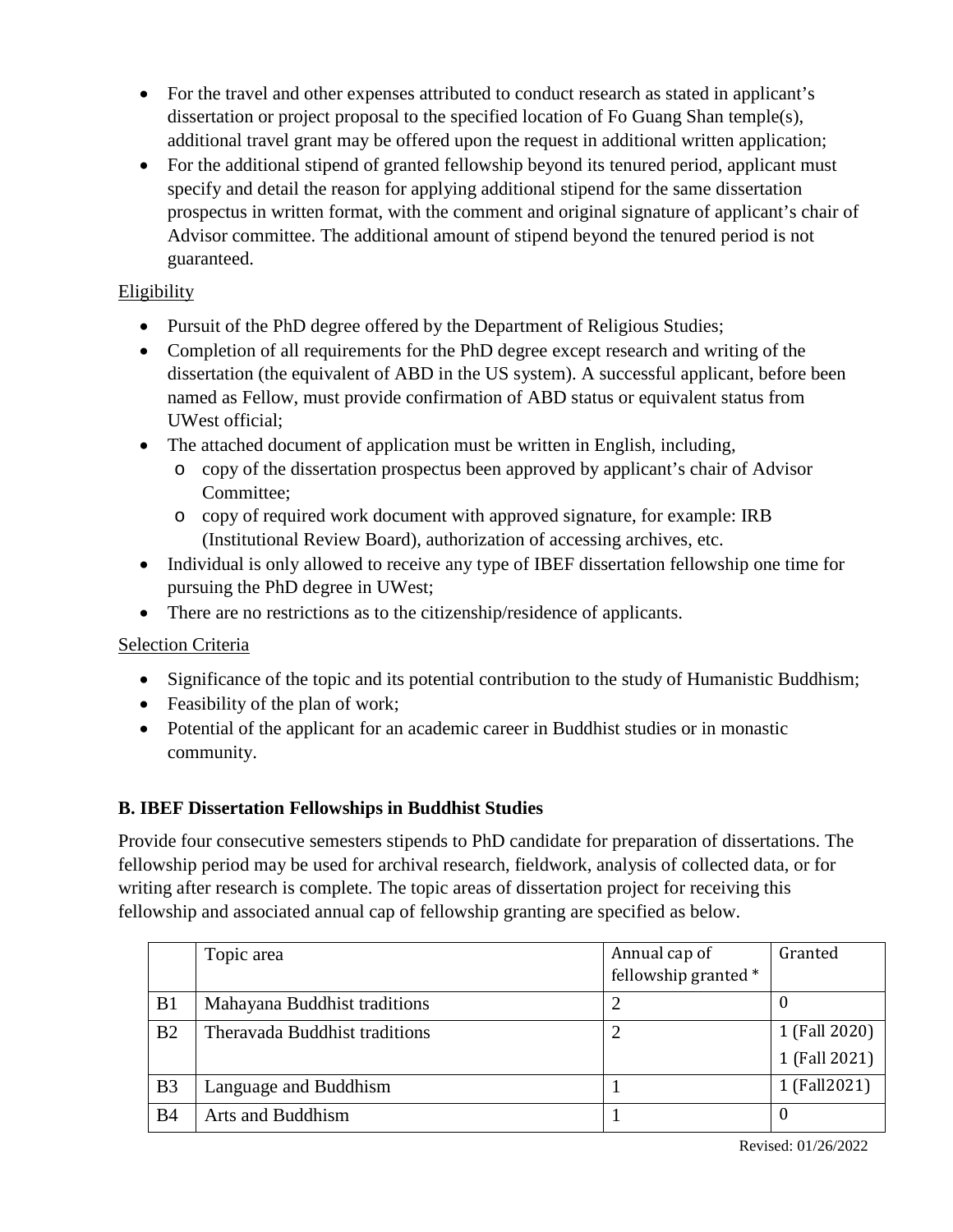| B <sub>5</sub> | Literature and Buddhism                                                                                                       | 1 (Fall 2020)      |
|----------------|-------------------------------------------------------------------------------------------------------------------------------|--------------------|
| <b>B6</b>      | Science and Buddhism                                                                                                          | $\boldsymbol{0}$   |
| B7             | Psychology and Buddhism                                                                                                       | $\theta$           |
| <b>B8</b>      | Business management and Buddhism                                                                                              | $\boldsymbol{0}$   |
| <b>B9</b>      | Buddhism and current issue(s) in society (i.e.<br>family, gender, racism, poverty, natural<br>resource/environment, politics) | $\Omega$           |
| <b>B10</b>     | Comparative study of Buddhism and other religious<br>traditions in the world                                                  | 1(Spring)<br>2022) |

\* Number of annual caps includes new and renewal applications.

## Fellowship details

- Stipend of \$20,000 (\$5,000 per semester);
- Tenure: 4 semesters;
- Service Hours: 50 hours per funding semester (Details will be announced at the beginning of each funding semester);
- Evaluation of working progress: at end of  $2<sup>nd</sup>$  funding semester or the first anniversary;
- No additional stipend of granted fellowship beyond its tenured period.

### Eligibility

- Pursuit of the PhD degree offered by the Religious Department;
- Completion of all requirements for the PhD degree except research and writing of the dissertation (the equivalent of ABD in the US system). A successful applicant, before been named as Fellow, must provide confirmation of ABD status or equivalent status from UWest official;
- The attached document of application must be written in English, including,
	- o copy of the dissertation prospectus been approved by applicant's chair of Advisor Committee;
	- o copy of required work document with approved signature, for example: IRB (Institutional Review Board), authorization of accessing archives, etc.;
- Individual is only allowed to receive any type of IBEF dissertation fellowship one time for pursuing the PhD degree in UWest;
- There are no restrictions as to the citizenship/residence of applicants.

## Selection Criteria

- Significance of the topic and its potential contribution to Buddhist studies;
- Feasibility of the plan of work;
- Potential of the applicant for an academic career in Buddhist studies or monastic community.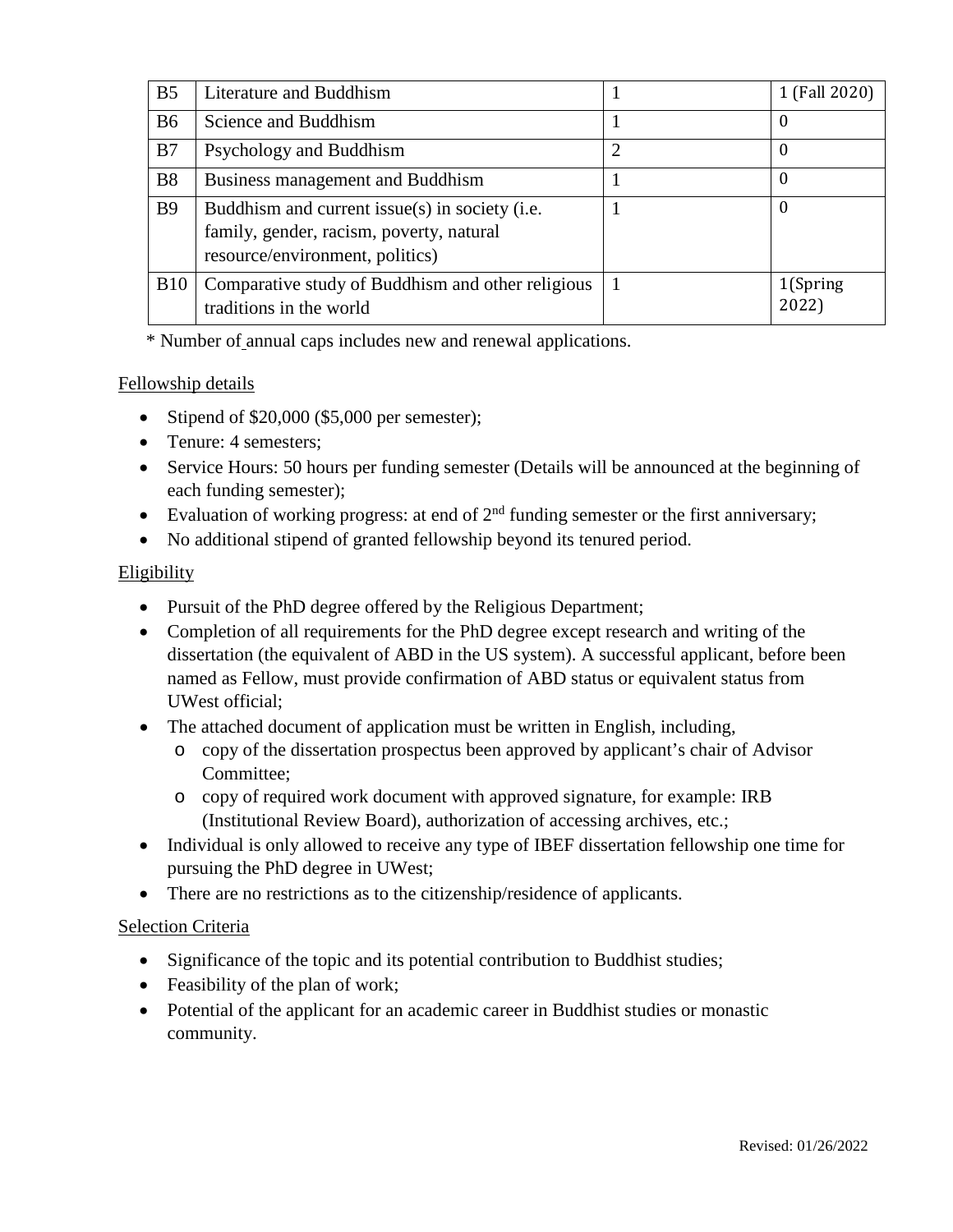# **C. IBEF Research Fellowships in Buddhist Chaplaincy**

Provide four consecutive semesters stipends to DBMin monastic candidate for preparation of final research project in Department of Buddhist Chaplaincy. The fellowship period may be used for fieldwork, analysis of collected data, or for writing after research is complete. The topic areas of research project for receiving this fellowship and associated annual cap of fellowship granting are suggested specified as below.

|                | Topic Area                                                                                                                                  | Annual cap of<br>fellowship<br>granted $*$ | Granted                          |
|----------------|---------------------------------------------------------------------------------------------------------------------------------------------|--------------------------------------------|----------------------------------|
| C1             | Theoretical and/or methodological construction<br>of Buddhist Chaplaincy curriculum                                                         | 3                                          | 1 (Fall 2020)                    |
| C <sub>2</sub> | Applied Buddhism in clinical setting (i.e.<br>hospital and health-related industry)                                                         | 3                                          | 1 (Fall 2020)<br>1 (Spring 2022) |
| C <sub>3</sub> | Applied Buddhism in institutional setting (i.e.<br>military, prison, detention center, and other<br>types of probational/preventive agency) | 3                                          | 1 (Fall 2020)                    |

\* Number of annual caps includes new and renewal applications.

### Fellowship details

- Stipend of \$18,000 (\$4,500 per semester);
- Tenure: 4 semesters;
- Service Hours: 50 hours per funding semester (Details will be announced at the beginning of each funding semester);
- Evaluation of working progress: at end of  $2<sup>nd</sup>$  funding semester or the first anniversary;
- No additional stipend of granted fellowship beyond its tenured period.

## Eligibility

- Monastic student in pursuit of the DBM in degree offered by Department of Buddhist Chaplaincy;
- Completion of all requirements for the DBMin degree except research and furnishing of the final project. A successful applicant, before been named as Fellow, must provide confirmation of ABD status or equivalent status from UWest official;
- The attached document of application must be written in English, including,
	- o copy of the project prospectus been approved by applicant's chair of Advisor Committee;
	- o copy of required work document with approved signature, for example: IRB (Institutional Review Board), authorization of fieldwork sponsor, etc.
- Individual is only allowed to receive any type of IBEF dissertation fellowship one time for pursuing the DBMin degree in UWest;
- There are no restrictions as to the citizenship/residence of applicants.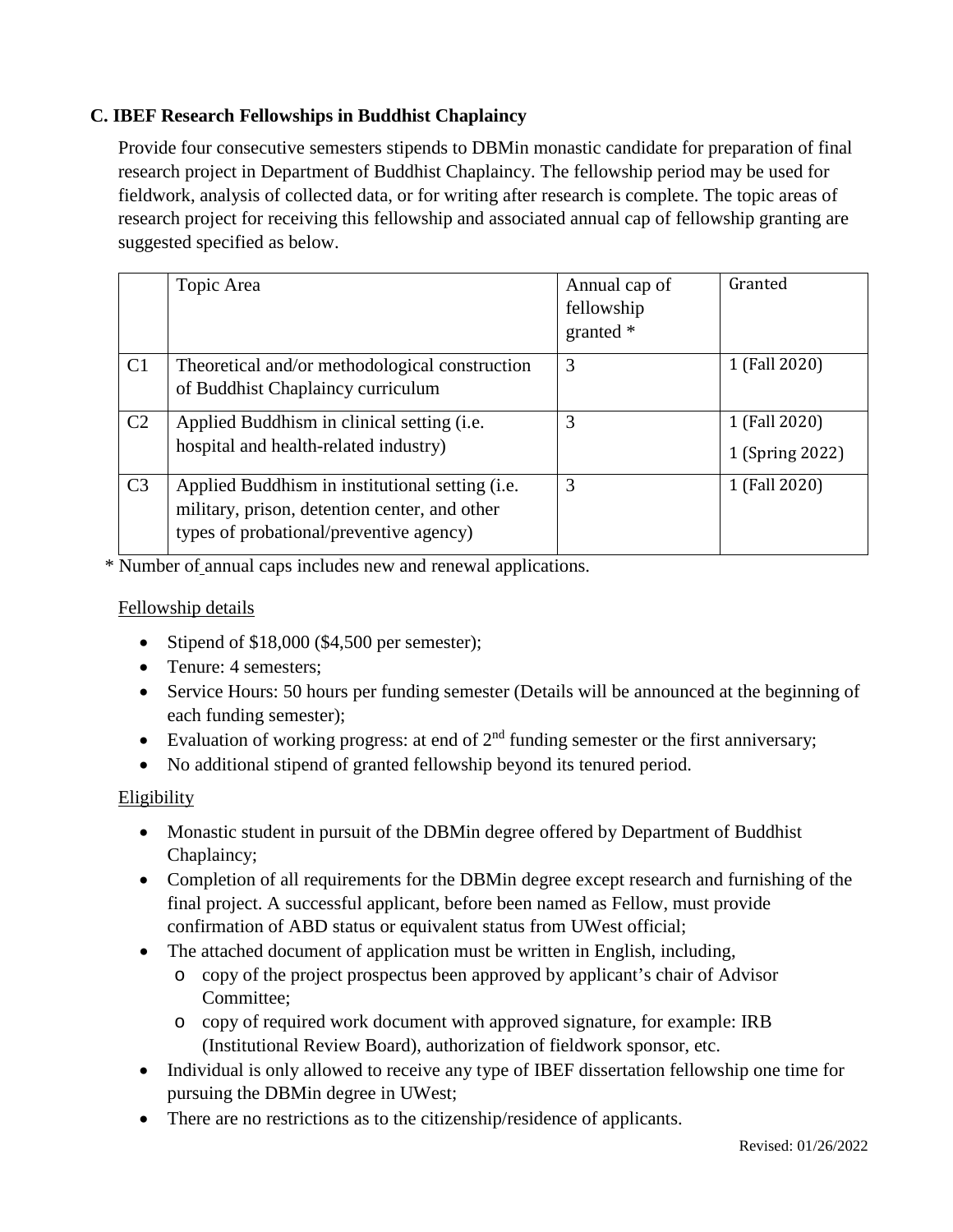## Selection Criteria

- Significance of the topic and its potential contribution to Buddhist Chaplaincy studies;
- Feasibility of the plan of work;
- Potential of the applicant for an academic career in Buddhist Chaplaincy studies or monastic community.

### **Fellowship work:**

- Students selected shall be notified by the IBEF Liaison Officer individually;
- Number of awards are based on the various areas of concentration or study. IBEF reserves the right to increase or decrease the number of awardees;
- Fellowship recipients need to renew his/her Fellow status at the end of each funding semester, evidenced by Dissertation/Project Committee Chair's recommendation to continue receiving remaining fund;
- Fellowship recipients need to be evaluated by the Institute for the Study of Humanistic Buddhism (ISHB) at the end of second funding semester or the first anniversary on their research work progress. Each Fellowship recipient needs to submit the most up-to-date writing product, or successful acceptance of his/her research work in the academic conference or workshop such as AAR/AAR regional, AAS/AAS regional, or any type of graduate student conference in the United States (with name and topic listed in the program or agenda of such conference or workshop), or other related artifacts. The result will deliver to their individual Chair and IBEF for further advising purpose.

#### **Application Deadline:**

- May 1 for grants in the fall semester
- November 15 for grants in the spring semester

#### **Renewal Deadline:**

- May 1 for grants to continue financial support in the fall semester
- November 15 for grants to continue financial support in the spring semester

#### **Required Documents for Initial Application:**

- a) Completed IBEF Research Grant application form;
- b) Approved dissertation or project proposal/prospectus with Committee Chair approval and expected completion date;
- c) Required work document, if any, with approved signature, for example: IRB (Institutional Review Board), authorization of accessing archives or fieldwork sponsor, etc.;
- d) Three letters of recommendation (one must be from the Dissertation Committee Chair);
- e) Minimum cumulative GPA of 3.5;
- f) Curriculum Vitae including evidence of presentation or lectures at conferences, workshops, or other professional settings.